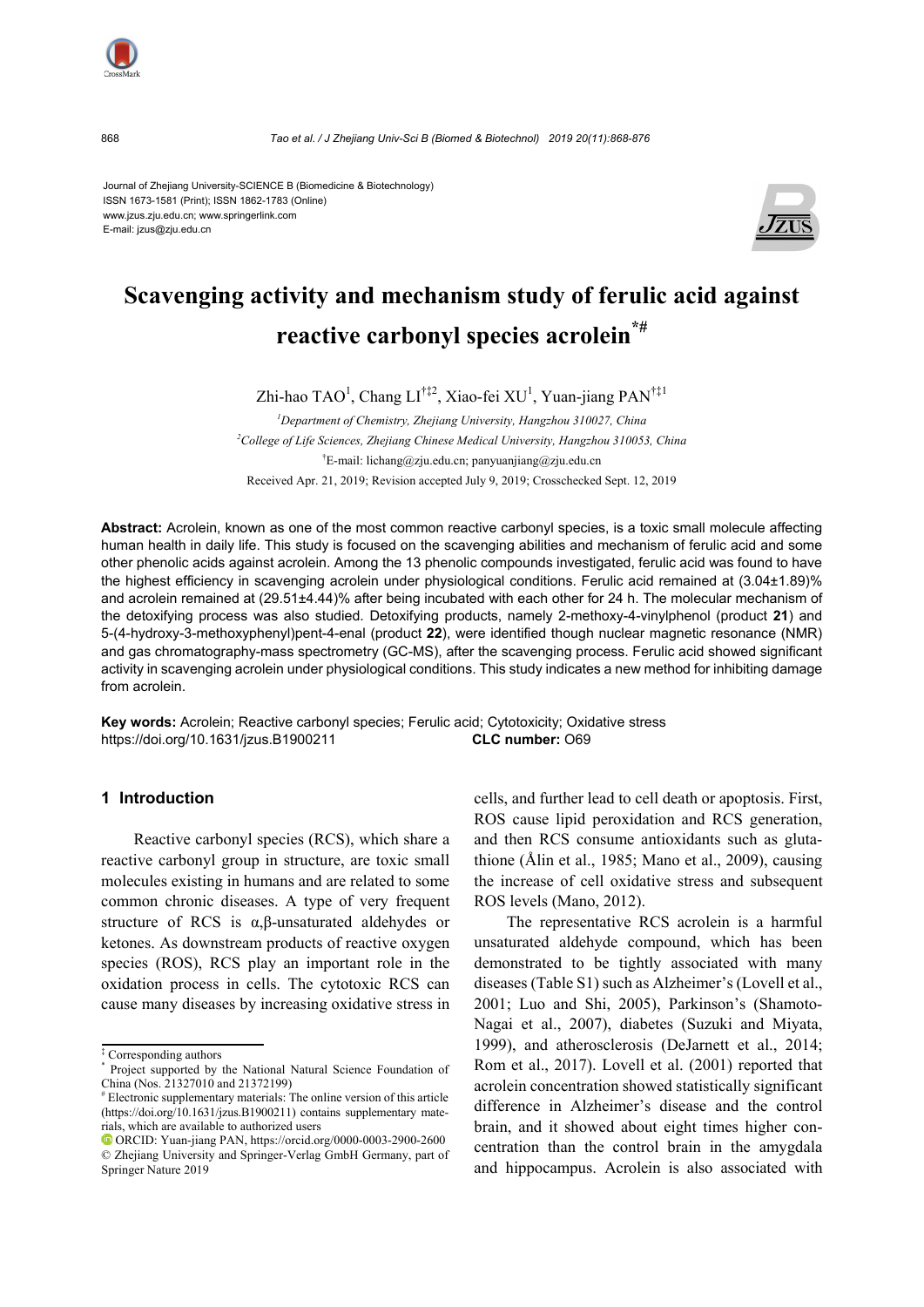cardiovascular disease such as atherosclerosis; levels of several markers of atherosclerosis in mice aortas showed a statistically significant increase after being incubated with acrolein (Rom et al., 2017). Acrolein can be generated from carbohydrates (Yaylayan and Keyhani, 2000) and fatty acids (Esterbauer et al., 1991) in an oxidative process when the temperature is too high, from incomplete combustion of cigarette, petrol, wood, and plastic (Esterbauer et al., 1991), and from endogenous lipid peroxidation and endogenous polyamine metabolism (Stevens and Maier, 2008). Also it was reported that acrolein can be generated because of autoxidation of fatty acids at human body temperature (Wang and Cui, 2015). In addition, the anticancer agent cyclophosphamide, which is related to bladder toxicity, can generate acrolein as a metabolite (Cox, 1979; Liu et al., 2012). Thus, the most common pathway for acrolein to enter human body is through cooked food (especially overheated oil) and cigarette smoke.

Some phenolic compounds were demonstrated to have RCS scavenging activity. For instance, curcumin was proved to be able to protect SK-N-SH cells against acrolein toxicity (Doggui et al., 2013); resveratrol and hesperetin can exert health benefits in part through neutralizing toxic acrolein in vivo (Wang et al., 2015); quercetin could also scavenge acrolein, crotonaldehyde, and (*E*)-2-pentenal during the frying process (Zamora et al., 2016).

As a phenolic compound, ferulic acid (4-hydroxy-3-methoxy cinnamic acid) is distributed widely in nature, and has diverse benefits for health such as being antioxidative and anti-inflammatory (Amro et al., 2002; Srinivasan et al., 2007; Huang et al., 2017; Baskaran et al., 2018). It has been shown to have positive effects on many diseases such as Alzheimer's, cancer, cardiovascular diseases, and diabetes (Srinivasan et al., 2007; Kumar and Pruthi, 2014; Mancuso and Santangelo, 2014). It is worth mentioning that the antioxidant function of ferulic acid is shown through not only inhibiting radicals like ROS or RCS (Picone et al., 2009; Cassano et al., 2010; Trombino et al., 2013), but also its effects on some enzymes of the cell stress response (Joshi et al., 2006; Calabrese et al., 2008; Fetoni et al., 2010; Catino et al., 2016). Ferulic acid can be found in fruits, vegetables, cereals, and some traditional medicinal plants such as *Angelica sinensis* (Oliv.) Diels (Sheu et al., 1987; Balasubashini et al., 2003). Herein, based on the research

method of previous work on scavenging ROS of our group (He et al., 2009; Li et al., 2015), we systematically studied the scavenging reaction between ferulic acid and acrolein under physiological conditions, along with the mechanism and structure-activity relationship of this detoxifying process.

## **2 Materials and methods**

## **2.1 Chemicals**

Ferulic acid, caffeic acid, pyrogallic acid, vanillin, isoeugenol, cinnamic acid, chlorogenic acid, L-tyrosine, and 2,4-dinitrophenylhydrazine (DNPH) were purchased from Aladdin Industrial Inc., Shanghai, China. *Trans*-4-coumaric acid, sinapic acid, galllic acid, 3-methoxycinnamic acid, 3-hydroxycinnamic acid, 2-methoxy-4-vinylphenol, glutathione (GSH), and ferulic acid methyl ester were purchased from Energy Chemical Industrial Inc., Shanghai, China. Resveratrol was purchased from Sigma, St. Louis, MO, USA. Deionized  $H_2O$  used for reaction and highperformance liquid chromatography (HPLC) experiments was obtained from a Milli-Q water purification system (Millipore, Bedford, MA, USA). Methanol, acetonitrile, and formic acid for HPLC analysis were of chromatographic grade and purchased from Merck, Darmstadt, Germany. All other reagents were purchased at the highest commercial quality and used without further purification.

## **2.2 Reaction between acrolein and phenolic compounds**

Phenolic compounds shown in Fig. 1 and acrolein were dissolved in dimethyl sulfoxide (DMSO)/ phosphate buffer (pH 7.4) (1:99,  $v/v$ ) to a concentration of 20 mmol/L. Phenolic compound solution (0.5 mL) and acrolein solution (0.5 mL) were incubated at 37 °C for 24 h. Remaining phenolic compounds were detected by HPLC (Varian ProStar 210) equipped with a detector (Varian ProStar 325), an automatic sampler (Varian ProStar 410), and a C18 column (Elite Hypersil ODS2, 5 μm, 4.6 mm×250 mm), with remaining compounds incubated in the same conditions, without acrolein, as control. Mobile phases were composed of water (mobile phase A) and methanol (mobile phase B). The flow rate was 0.8 mL/min, and the injection volume was 20 μL. The linear gradient for the detection of the remaining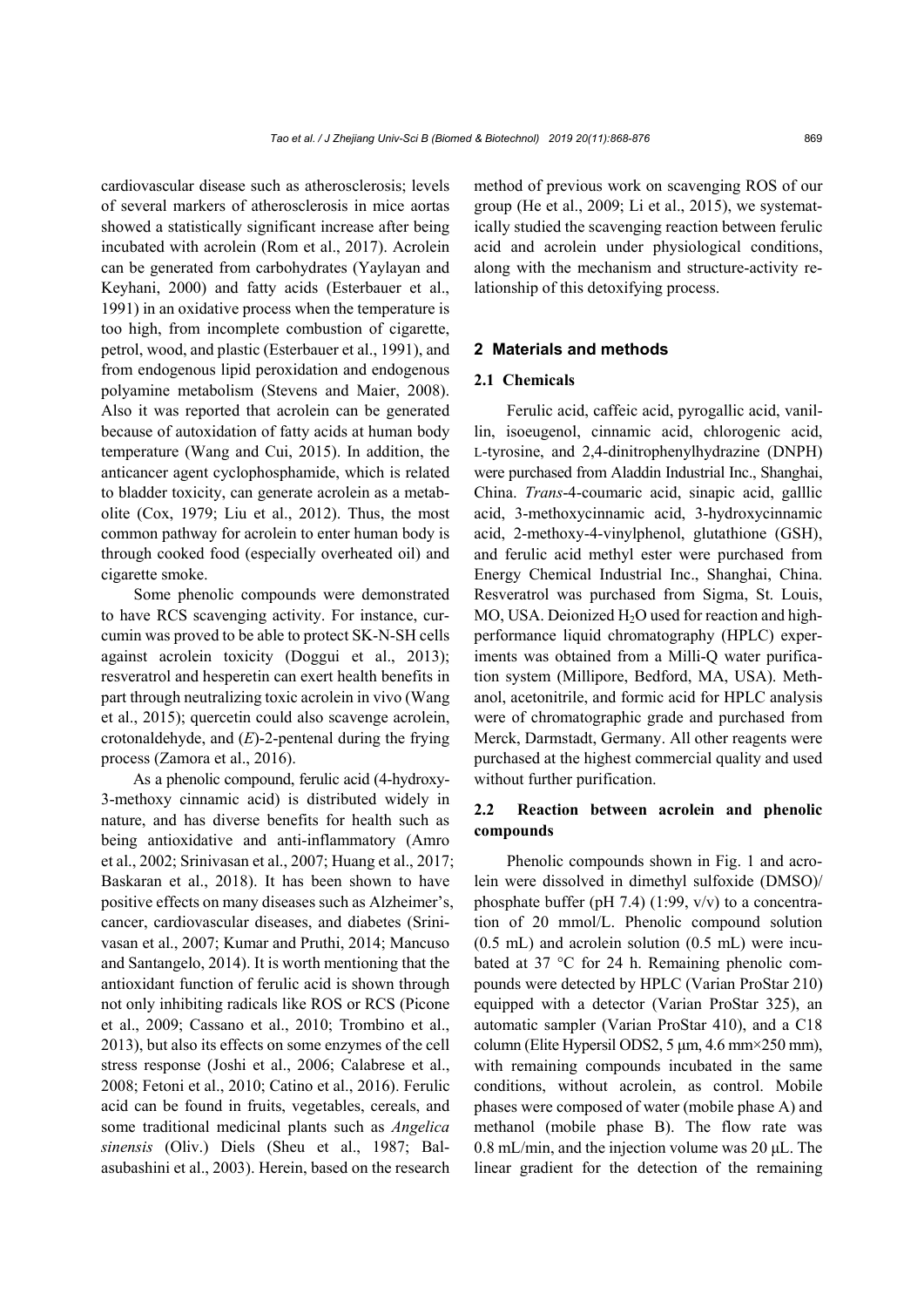phenolic compounds was 0–40 min, 30%–70% B; 40–50 min, 70%–90% B; 50–60 min, 90% B. Detection wavelength was set at 256 nm.



**Fig. 1 Phenolic compounds used for acrolein-scavenging activity selection**

## **2.3 Monitoring the reaction between acrolein and ferulic acid by HPLC**

Ferulic acid and acrolein were dissolved in DMSO/phosphate buffer (pH 7.4) (1:99, v/v) to a concentration of 20 mmol/L. Ferulic acid solution (0.5 mL) and acrolein solution (0.5 mL) were incubated at 37 °C for 0, 0.5, 1, 2, 4, 8, 12, and 24 h, and phosphate buffer was incubated with acrolein solution as control. Remaining acrolein was derivatized by 2,4-DNPH. 2,4-DNPH crystal (130 mg) and 1 mol/L HCl (6 mL) were dissolved in acetonitrile and diluted to 100 mL. Reaction mixture (100 μL) was incubated with 600 μL 2,4-DNPH solution for 1 min. DNPH derivatives of adducts were detected by an HPLC system in the same way as described above. Mobile phases were composed of 0.1% formic acid in water (mobile phase A) and acetonitrile (mobile phase B). The flow rate was 0.8 mL/min, and the injection volume was 20 μL. The linear gradient for the detection of the derivatives was  $0-10.0$  min,  $35\% - 70\%$  B; 10.0–17.5 min, 70%–85% B; 17.5–20.0 min, 85% B. Detection wavelength was set at 365 nm.

# **2.4 Detection of levels of GSH incubated with acrolein and ferulic acid in vitro**

GSH and ferulic acid were dissolved in the DMSO/phosphate buffer (pH 7.4) (1:99, v/v) to a concentration of 30 μmol/L, and acrolein was dissolved in DMSO/phosphate buffer (pH 7.4) (1:99, v/v) to a concentration of 10 μmol/L. GSH solution (0.3 mL) acrolein solution (0.3 mL), and ferulic acid

solution or phosphate buffer (0.3 mL) were incubated at 37 °C for 0, 30, and 90 min. GSH solution (0.3 mL) was incubated with phosphate buffer (0.6 mL) as control. The mixture was used to determine levels of GSH by GSH/oxidized GSH (GSSG) Assay Kit (Beyotime, China) (Vandeputte et al., 1994; Martirosyan et al., 2006).

# **2.5 Structural elucidation of reaction products between acrolein and ferulic acid**

Ferulic acid (5 mmol) was dissolved in 100 mL DMSO/phosphate buffer (pH 7.4) (1:99, v/v) and incubated at 37 °C for 24 h. Acrolein (5 mmol) was added to the solution each time for three times. The reaction mixture was extracted with 100 mL of ethyl acetate three times. The organic phase was evaporated and isolated by silica gel column with petroleum ether and ethyl acetate as the mobile phase.

Product **21** (Fig. S1) was identified by gas chromatography-mass spectrometry (GC-MS; Thermo Fisher Scientific, HP-5 capillary column). A gradient temperature program (150–300 °C, 2 min initial hold, 15 °C/min ramp rate, and hold until the end of run) was used. The ionization potential was 70 eV, and the temperature of the ion source was 200 °C.

Nuclear magnetic resonance (NMR) analyses of product **21** (Fig. S2) and product **22** (Fig. S3) were carried out on a Bruker 400 MHz instrument with CDCl3 as solvent and tetra-methylsilane (TMS) as internal standard. The spectra are included in Fig. S3.

# **2.6 Study of structure–reactivity relationship of reaction between ferulic acid and acrolein**

Cinnamic acid derivatives shown in Fig. 2 and acrolein were dissolved in DMSO/phosphate buffer (pH 7.4)  $(1:99, v/v)$  to a concentration of 20 mmol/L. Cinnamic acid (0.5 mL) derivative solutions and acrolein solution (0.5 mL) were incubated at 37 °C for 24 h. Reaction mixtures were extracted with equal ethyl acetate for three times. Products were identified by GC-MS as described above.

#### **2.7 Statistical analysis**

Samples were analyzed in triplicate. Triplicate analyses were expressed as the mean±standard deviation (SD). Independent-samples *t*-test was used to determine statistical significance by SPSS 22.0 software (SPSS Inc., IBM, Chicago, IL, USA). Differences were considered to be significant at *P*<0.05.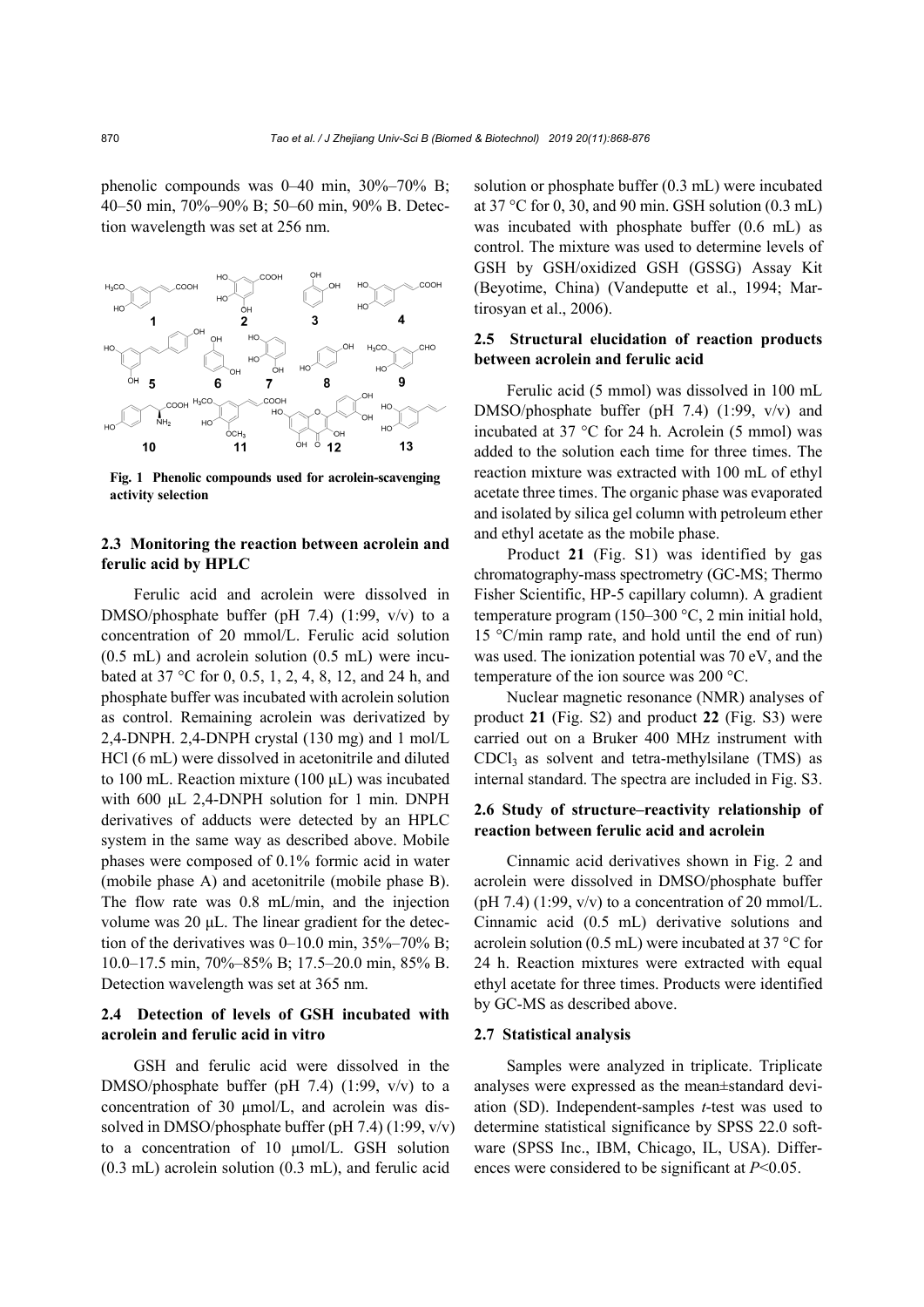

**Fig. 2 Cinnamic acid derivatives used for studying structure–reactivity relationship**

#### **3 Results and discussion**

# **3.1 Acrolein-scavenging activity of phenolic compounds**

At the initial step, scavenging activity to acrolein of 13 phenolic compounds was detected with the remaining phenolic compounds after being incubated with acrolein. The results are summarized in Fig. 3, which suggests that ferulic acid (compound **1**) is a probable highly-efficient acrolein-scavenging reagent. The average remaining ferulic acid was  $(3.04\pm1.89)\%$ . Some other phenolic compounds such as *p*-benzenediol (compound **8**) showed no significant quenching activity. In addition, phenolic compounds with similar structural characteristics to cinnamic acid, such as compounds **1**, **4**, and **10**, left less residue after incubating with acrolein. The other compound, with a lower residue amount of resveratrol (compound **5**), also bears a styrene moiety. This may suggest that this kind of phenolic compound has higher reactivity with acrolein. The reaction process of acrolein and ferulic acid was then monitored and the results are summarized in Fig. 4. The level of remaining acrolein decreased quickly and then smoothly in 24 h. Compared with resveratrol, which was reported to have significant acrolein-scavenging activity (Wang et al., 2015), the acrolein-scavenging activity of ferulic acid was at the same level, with higher efficiency in the initial hours but lower efficiency in the following period. This result suggested that acrolein can be effectively scavenged by ferulic acid under physiological conditions.

# **3.2 Protective function of ferulic acid to GSH against acrolein in vitro**

GSH plays an important role in the endogenous antioxidation process in cells. In order to clarify



**Fig. 3 Remaining levels of phenolic compounds (1–13) after incubated with acrolein at 37 °C for 24 h**  Data are expressed as mean±standard deviation (SD), *n*=3. \* *<sup>P</sup>*<0.05, vs. ferulic acid (compound **1**)



**Fig. 4 Comparison between variational concentrations of remaining acrolein during incubation with ferulic acid (FA) and resveratrol (Res) in 24 h** 

Data are expressed as mean±standard deviation (SD), *n*=3. \* *<sup>P</sup>*<0.05, FA vs. Res

expression of ferulic acid in simulative cellular environment against acrolein, levels of GSH incubated with acrolein with or without ferulic acid were detected. Results showed that ferulic acid could significantly inhibit decreasing of levels of GSH when incubated with acrolein under simulative physiological conditions in 90 min (Fig. 5). This result supported the conclusion of scavenging activity against acrolein in simulative cellular environment of ferulic acid.

# **3.3 Identification of reaction products of acrolein and ferulic acid**

Then the reaction between ferulic acid and acrolein was enlarged to 5 mmol, aiming to get a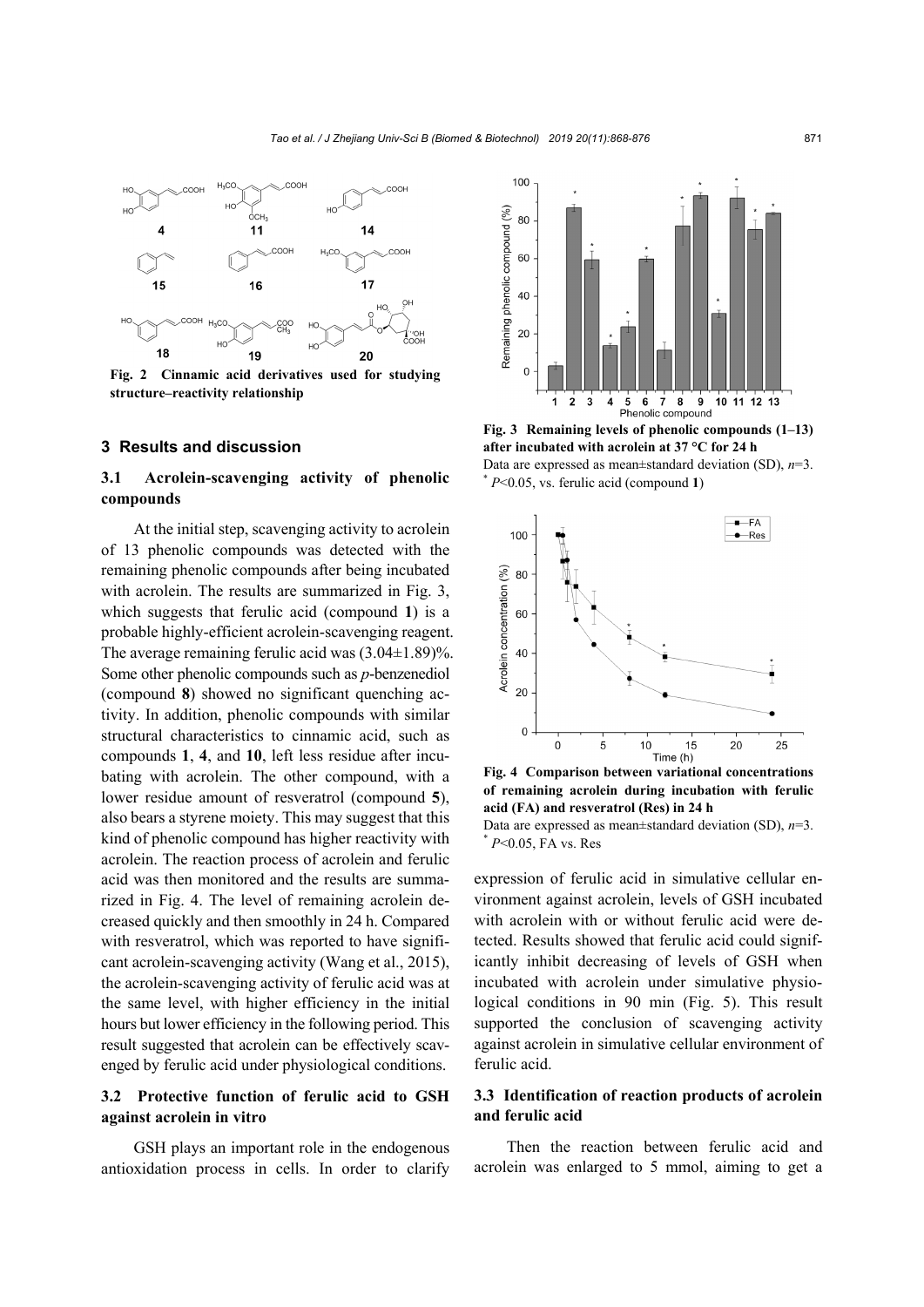

**Fig. 5 Levels of glutathione (GSH; 30 μmol/L) incubated with acrolein (10 μmol/L) with or without ferulic acid (30 μmol/L) for 0, 30, and 90 min** 

"−" means that acrolein (ACR) or ferulic acid (FA) was absent, and "+" means that it was present. Data are expressed as mean±standard deviation (SD), *n*=3. \* *P*<0.05, vs. 0 min

deeper understanding of the scavenging process. Two ferulic acid–acrolein reaction products were isolated by silica gel columns and identified by GC-MS and NMR analyses, respectively. The GC-MS result of product **21** was the same as 2-methoxy-4-vinylphenol standard and indicated that product **21** was the decarboxylation product 2-methoxy-4-vinylphenol. The structure of product **22** was identified as shown in Fig. 6 by the analysis of NMR data. NMR data of products **21** and **22** are shown below.

#### 3.3.1 Product **21**

<sup>1</sup>H NMR (400 MHz, DMSO): 9.09 (<sup>1</sup>H, C-9, s), 7.04 (1 H, C-8, d, *J*=2.0 Hz), 6.85 (1 H, C-4, dd, *J*= 2.0 and 8.0 Hz), 6.73 (<sup>1</sup>H, C-5, d, J=8.0 Hz), 6.60 (<sup>1</sup>H, C-2, m), 5.63 (<sup>1</sup>H, C-1, d, J=19.6 Hz), 5.06 (<sup>1</sup>H, C-1, d, *J*=10.8 Hz), 3.79 (<sup>3</sup>H, C-9, s).

#### 3.3.2 Product **22**

<sup>1</sup>H NMR (400 MHz, CDCl<sub>3</sub>): 9.81 (<sup>1</sup>H, C-1, s), 6.81–6.85 ( ${}^{3}$ H, C-7, C-8, C-11, each s), 6.34 ( ${}^{1}$ H, C-5, d,  $J=16.0$  Hz),  $6.00$  (<sup>1</sup>H, C-4, dt,  $J=6.8$  and 16.0 Hz), 5.67 ( ${}^{1}$ H, hydrogen, s), 3.89 ( ${}^{3}$ H, C-12, s), 2.60 ( ${}^{2}$ H, C-2, t, *J*=6.8 Hz), 2.50 (<sup>2</sup>H, C-2, m). <sup>13</sup>C NMR  $(100 \text{ MHz}, \text{ chloroform-d}_1): 202.10 \text{ (C-1)}, 146.62$ (C-10), 145.17 (C-9), 130.91 (C-5), 129.85 (C-6), 125.84 (C-4), 119.68 (C-7), 114.41 (C-8), 108.01 (C-11), 55.88 (C-12), 43.47 (C-2), 25.47 (C-3). Highresolution mass spectrometry (HRMS; electrospray ionization (ESI), *m*/*z*) result was calculated for  $C_{12}H_{13}O_3$  (M-H)<sup>-</sup> 205.0870, found 205.0880.

The structure of product **22** is unique compared with the reaction products of other phenolic compounds and acrolein. For example, in the reaction between resveratrol and acrolein, the adduction site of acrolein is near to phenolic hydroxyl at the benzene ring (Wang et al., 2015), while the adduction site of acrolein is at terminal alkene in the reaction between ferulic acid and acrolein. Most reactions between phenolic acids and RCS are the same as that of resveratrol (Wang et al., 2015; Zamora et al., 2016).



**Fig. 6 Structures of reaction products of acrolein and ferulic acid**

## **3.4 Mechanism study of reaction of ferulic acid and acrolein**

In order to investigate mechanism of the reaction of ferulic acid and acrolein, several reactions among these reactants and possible intermediate products were studied (Fig. 7). Products were identified by GC-MS. When product **21** was incubated with acrolein, almost 11% product **21** transformed to product **22**, while product **22** cannot transform to product **21** no matter whether there was acrolein in the solutions. In addition, when ferulic acid was incubated without acrolein, a little part of ferulic acid transformed into product **21** but most remained, while there was no ferulic acid remaining when incubated with acrolein. The results indicated that ferulic acid was assumed to have lost a carboxyl group and formed a styrene derivatize through both ways with or without impact by acrolein first, and then acrolein underwent Michael addition with the styrene derivatize (Kovalev et al., 1990; Jung and Kim, 2002). When acrolein was not added to the solution, only a trace amount of decarboxylation product was detected. A possible mechanism of the reaction between ferulic acid and acrolein is shown in Fig. 8.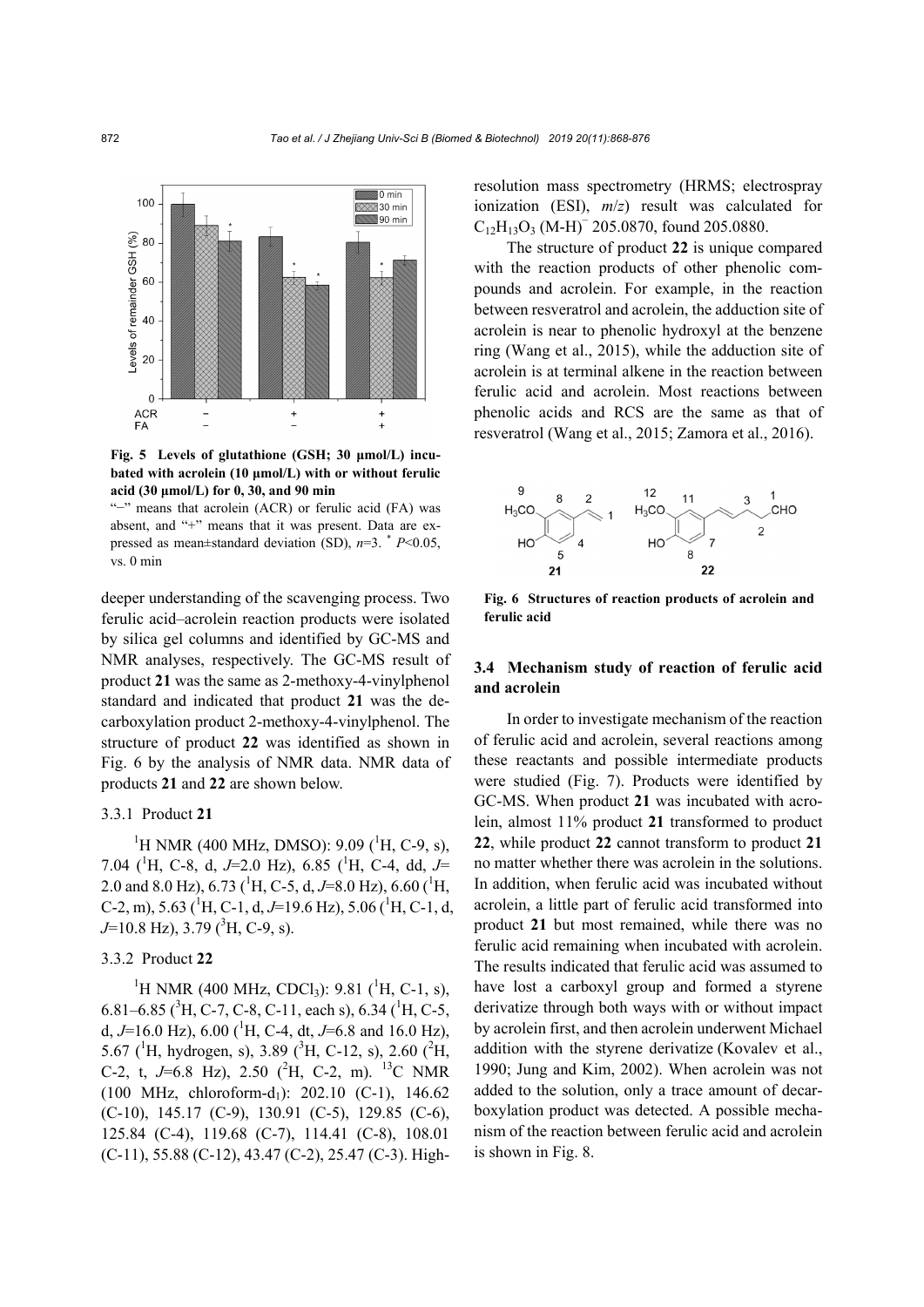

**Fig. 7 Test of whether products 21 and 22 were interconvertible with or without acrolein (ACR)**



**Fig. 8 Possible mechanism of reaction between ferulic acid and acrolein (ACR)**

# **3.5 Study of structure–reactivity relationship of reaction between ferulic acid and acrolein**

Various cinnamic acid derivatives sharing similar structural characteristics with ferulic acid were tested for reaction products after being incubated with acrolein. Results are shown in Table 1. Several facts are summarized: (1) ferulic acid and sinapic acid, which have methoxyl group in C-3 and hydroxyl group in C-4 of the benzene ring, showed high reactivity in this reaction; (2) cinnamic acid derivatives with hydroxyl group in C-4 but not methoxyl group in C-3 such as caffeic acid and 4-hydroxycinnamic acid could lose a carboxyl group while they could not form an adduct with acrolein; (3) cinnamic acid derivatives without hydroxyl group in C-4 such as cinnamic acid showed no reaction with acrolein; (4) esters of cinnamic acid derivatives showed no reaction with acrolein. The structures of adducts are shown in Fig. S4. These facts indicate that: (1) hydroxyl group in C-4 was necessary for generation of decarboxylation product in this reaction; (2) methoxyl group in C-3 could increase reactivity of cinnamic acid derivatives and enhance the yield of phenolic compoundsacrolein adducts.

**Table 1 Reaction product yield of cinnamic acid derivatives with acrolein (yields obtained from gas-phase chromatography)** 

|           | Compound Decarboxylation product $(\%)$ | Adduct $(\% )$ |
|-----------|-----------------------------------------|----------------|
|           | $10.2 \pm 0.5$                          | $34.8 \pm 0.9$ |
|           | $97.1 \pm 1.2$                          | $1.5 \pm 0.2$  |
| 11        | $45.8 \pm 3.3$                          | $42.8 \pm 1.1$ |
| 14        | $22.5 \pm 1.5$                          |                |
| $15 - 20$ |                                         |                |
|           |                                         |                |

Data are expressed as mean±standard deviation (SD), *n*=3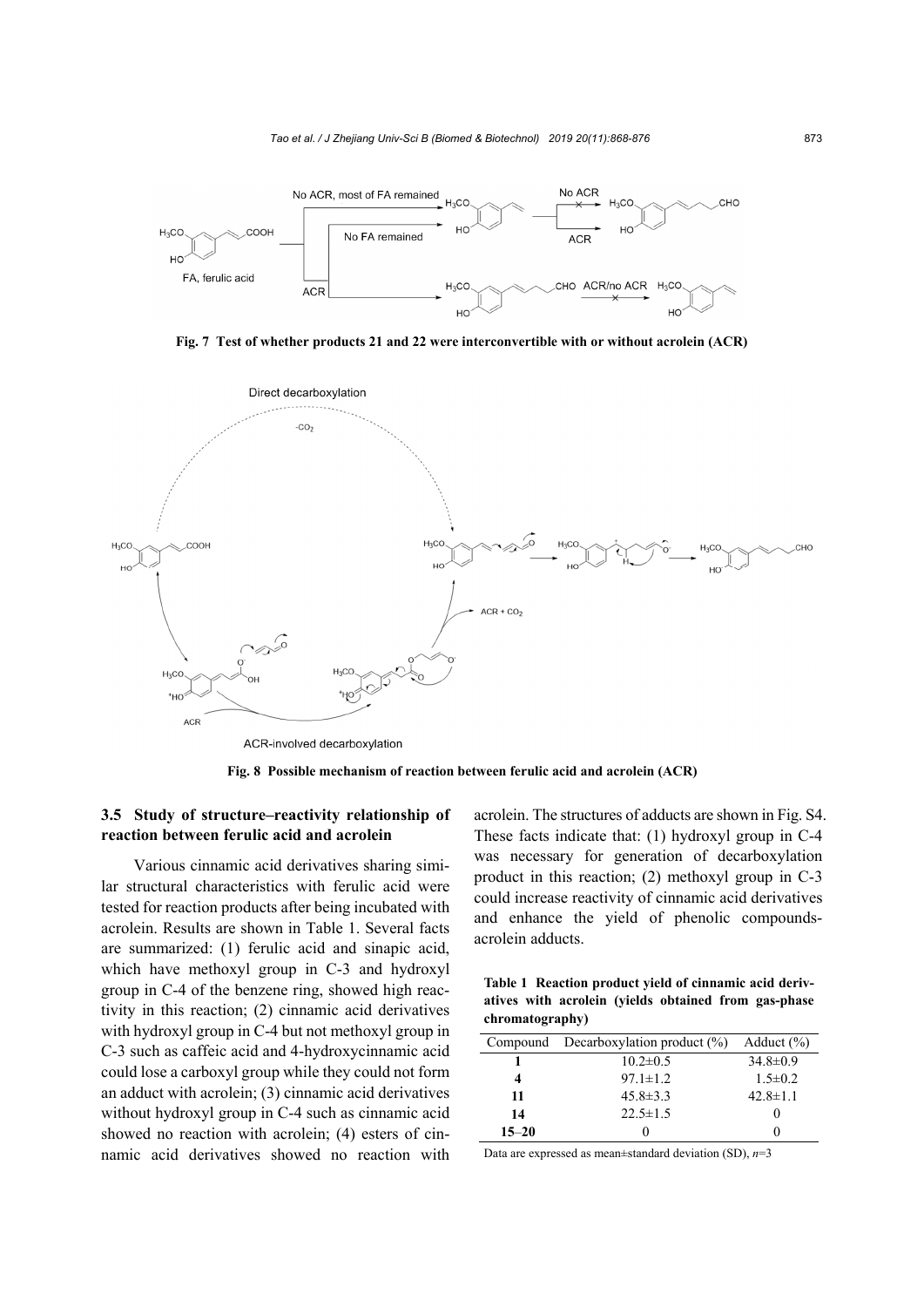#### **4 Conclusions**

As a widely distributed phenolic acid, ferulic acid showed significant activity in scavenging the toxic molecule acrolein under physiological conditions. Also it was reported that ferulic acid can protect cells against neurotoxicity (Mhillaj et al., 2018). These results demonstrated that plant food including some Chinese herbal medicine which contains high levels of ferulic acid is beneficial to human health especially for those who have a dietary habit with fried food and cigarettes. However, there is a serious limitation of ferulic acid in use in the therapeutic setting because of its low bioavailability (Barone et al., 2009). According to a report by Trombino et al. (2013), it is possible to solve this problem through preparing a novel liposoluble formulation of ferulic acid. The hydroxyl group in C-4 of ferulic acid is necessary for decarboxylation process of this reaction, and the methoxyl group in C-3 can accelerate the adduction reaction between product **21** and acrolein.

#### **Contributors**

Zhi-hao TAO performed the experimental research and data analysis, wrote and edited the manuscript. Chang LI contributed to the study design, data analysis, writing and editing of the manuscript. Xiao-fei XU contributed to the study design and data analysis of the manuscript. Yuan-jiang PAN contributed to the study design, writing and editing of the manuscript. All authors read and approved the final manuscript and, therefore, had full access to all the data in the study and take responsibility for the integrity and security of the data.

#### **Compliance with ethics guidelines**

Zhi-hao TAO, Chang LI, Xiao-fei XU, and Yuan-jiang PAN declare that they have no conflict of interest.

This article does not contain any studies with human or animal subjects performed by any of the authors.

#### **References**

Ålin P, Danielson UH, Mannervik B, 1985. 4-Hydroxyalk-2 enals are substrates for glutathione transferase. *FEBS Lett*, 179(2):267-270.

https://doi.org/10.1016/0014-5793(85)80532-9

Amro B, Aburjai T, Al-Khalil S, 2002. Antioxidative and radical scavenging effects of olive cake extract. *Fitoterapia*, 73(6):456-461.

https://doi.org/10.1016/s0367-326x(02)00173-9

Balasubashini MS, Rukkumani R, Menon VP, 2003. Protective effects of ferulic acid on hyperlipidemic diabetic rats. *Acta Diabetol*, 40(3):118-122.

https://doi.org/10.1007/s00592-003-0099-6

Barone E, Calabrese V, Mancuso C, 2009. Ferulic acid and its

therapeutic potential as a hormetin for age-related diseases. *Biogerontology*, 10(2):97-108.

https://doi.org/10.1007/s10522-008-9160-8

Baskaran X, Vigila AVG, Zhang S, et al., 2018. A review of the use of pteridophytes for treating human ailments. *J Zhejiang Univ-Sci B (Biomed & Biotechnol)*, 19(2):85- 119.

https://doi.org/10.1631/jzus.B1600344

Calabrese V, Calafato S, Puleo E, et al., 2008. Redox regulation of cellular stress response by ferulic acid ethyl ester in human dermal fibroblasts: role of vitagenes. *Clin Dermatol*, 26(4):358-363.

https://doi.org/10.1016/j.clindermatol.2008.01.005

Cassano R, Trombino S, Cilea A, et al., 2010. L-lysine pro-prodrug containing *trans*-ferulic acid for 5-amino salicylic acid colon delivery: synthesis, characterization and *in vitro* antioxidant activity evaluation. *Chem Pharm Bull (Tokyo)*, 58(1):103-105. https://doi.org/10.1248/cpb.58.103

Catino S, Paciello F, Miceli F, et al., 2016. Ferulic acid regulates the Nrf2/heme oxygenase-1 system and counteracts trimethyltin-induced neuronal damage in the human neuroblastoma cell line SH-SY5Y. *Front Pharmacol*, 6:305.

https://doi.org/10.3389/fphar.2015.00305

Cox PJ, 1979. Cyclophosphamide cystitis—Identification of acrolein as the causative agent. *Biochem Pharmacol*, 28(13):2045-2049.

https://doi.org/10.1016/0006-2952(79)90222-3

- DeJarnett N, Conklin DJ, Riggs DW, et al., 2014. Acrolein exposure is associated with increased cardiovascular disease risk. *J Am Heart Assoc*, 3(4):e000934. https://doi.org/10.1161/JAHA.114.000934
- Doggui S, Belkacemi A, Paka GD, et al., 2013. Curcumin protects neuronal-like cells against acrolein by restoring Akt and redox signaling pathways. *Mol Nutr Food Res*, 57(9):1660-1670.

https://doi.org/10.1002/mnfr.201300130

- Esterbauer H, Schaur RJ, Zollner H, 1991. Chemistry and biochemistry of 4-hydroxynonenal, malonaldehyde and related aldehydes. *Free Radic Biol Med*, 11(1):81-128. https://doi.org/10.1016/0891-5849(91)90192-6
- Fetoni AR, Mancuso C, Eramo SLM, et al., 2010. *In vivo* protective effect of ferulic acid against noise-induced hearing loss in the guinea-pig. *Neuroscience*, 169(4): 1575-1588.

https://doi.org/10.1016/j.neuroscience.2010.06.022

- He S, Jiang LY, Wu B, et al., 2009. Pallidol, a resveratrol dimer from red wine, is a selective singlet oxygen quencher. *Biochem Biophys Res Commun*, 379(2):283-287. https://doi.org/10.1016/j.bbrc.2008.12.039
- Huang RT, Huang Q, Wu GL, et al., 2017. Evaluation of the antioxidant property and effects in *Caenorhabditis elegans* of Xiangxi flavor vinegar, a Hunan local traditional vinegar. *J Zhejiang Univ-Sci B (Biomed & Biotechnol)*, 18(4):324-333.

https://doi.org/10.1631/jzus.B1600088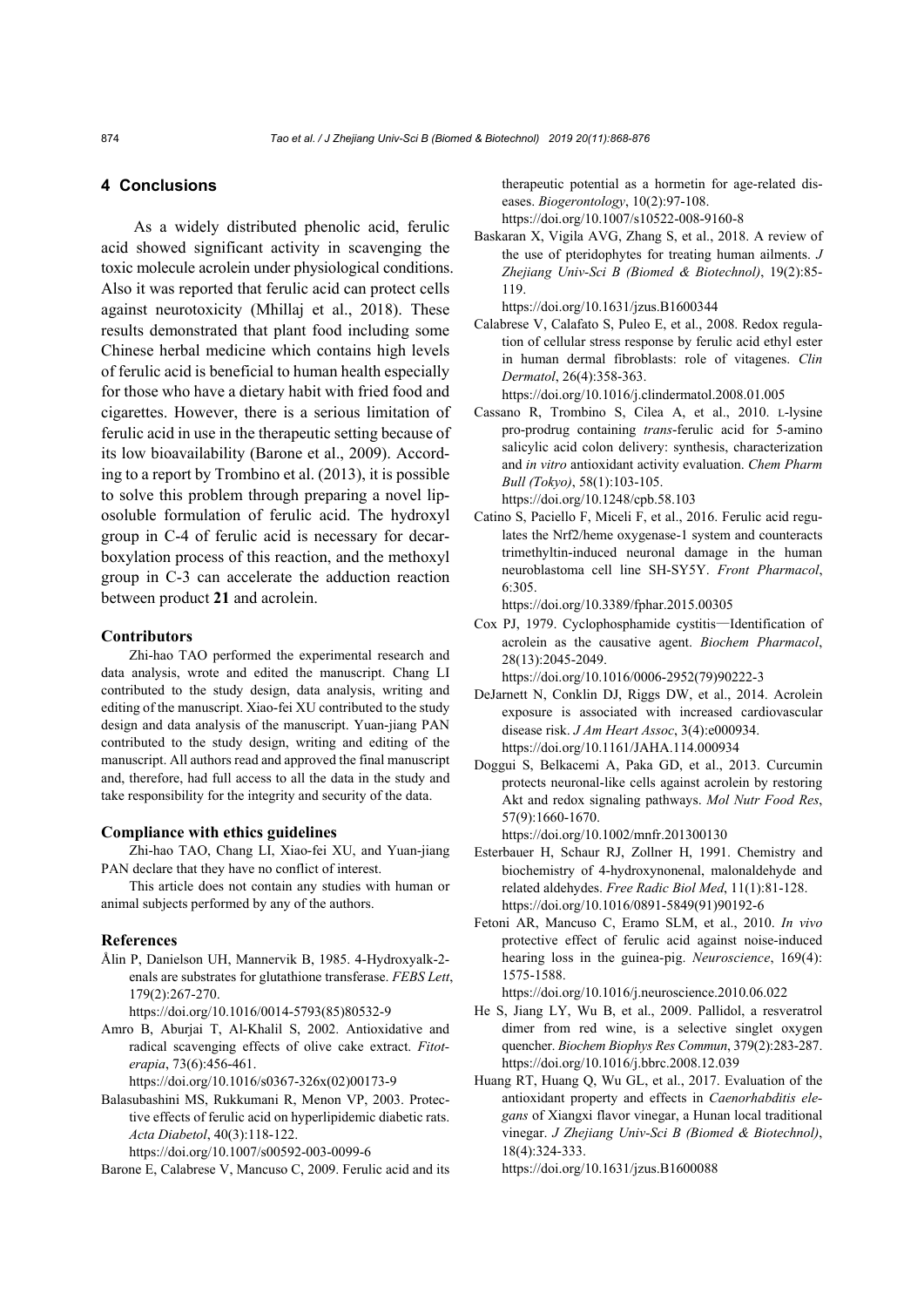Joshi G, Perluigi M, Sultana R, et al., 2006. In vivo protection of synaptosomes by ferulic acid ethyl ester (FAEE) from oxidative stress mediated by 2,2-azobis(2-amidinopropane)dihydrochloride (AAPH) or  $Fe^{2+}/H_2O_2$ : insight into mechanisms of neuroprotection and relevance to oxidative stress-related neurodegenerative disorders. *Neurochem Int*, 48(4):318-327. https://doi.org/10.1016/j.neuint.2005.11.006

Jung SH, Kim JH, 2002. Efficient method for β-conjugate addition of α,β-unsaturated lactones and esters. *Bull Korean Chem Soc*, 23(3):365-366. https://doi.org/10.5012/bkcs.2002.23.3.365

Kovalev IP, Kolmogorov YN, Yinogradov MG, et al., 1990. The linear dimerization of vinyl ketones catalyzed by the  $[RhCl(C<sub>2</sub>H<sub>4</sub>)<sub>2</sub>]$ <sub>2</sub>-GeCl<sub>2</sub> system. *Russ Chem Bull*, 39(5): 1070-1071.

https://doi.org/10.1007/bf00961723

- Kumar N, Pruthi V, 2014. Potential applications of ferulic acid from natural sources. *Biotechnol Rep*, 4:86-93. https://doi.org/10.1016/j.btre.2014.09.002
- Li C, Xu XF, Tao ZH, et al., 2015. Resveratrol dimers, nutritional components in grape wine, are selective ROS scavengers and weak Nrf2 activators. *Food Chem*, 173: 218-223.

https://doi.org/10.1016/j.foodchem.2014.09.165

- Liu F, Li XL, Lin T, et al., 2012. The cyclophosphamide metabolite, acrolein, induces cytoskeletal changes and oxidative stress in Sertoli cells. *Mol Biol Rep*, 39(1):493-500. https://doi.org/10.1007/s11033-011-0763-9
- Lovell MA, Xie CS, Markesbery WR, 2001. Acrolein is increased in Alzheimer's disease brain and is toxic to primary hippocampal cultures. *Neurobiol Aging*, 22(2):187- 194.

https://doi.org/10.1016/s0197-4580(00)00235-9

- Luo J, Shi RY, 2005. Acrolein induces oxidative stress in brain mitochondria. *Neurochem Int*, 46(3):243-252. https://doi.org/10.1016/j.neuint.2004.09.001
- Mancuso C, Santangelo R, 2014. Ferulic acid: pharmacological and toxicological aspects. *Food Chem Toxicol*, 65: 185-195.

https://doi.org/10.1016/j.fct.2013.12.024

Mano J, 2012. Reactive carbonyl species: their production from lipid peroxides, action in environmental stress, and the detoxification mechanism. *Plant Physiol Biochem*, 59:90-97.

https://doi.org/10.1016/j.plaphy.2012.03.010

- Mano J, Miyatake F, Hiraoka E, et al., 2009. Evaluation of the toxicity of stress-related aldehydes to photosynthesis in chloroplasts. *Planta*, 230(4):639-648. https://doi.org/10.1007/s00425-009-0964-9
- Martirosyan A, Leonard S, Shi XL, et al., 2006. Actions of a histone deacetylase inhibitor NSC3852 (5-nitroso-8 quinolinol) link reactive oxygen species to cell differentiation and apoptosis in MCF-7 human mammary tumor cells. *J Pharmacol Exp Ther*, 317(2):546-552. https://doi.org/10.1124/jpet.105.096891

Mhillaj E, Catino S, Miceli FM, et al., 2018. Ferulic acid improves cognitive skills through the activation of the heme oxygenase system in the rat. *Mol Neurobiol*, 55(2): 905-916.

https://doi.org/10.1007/s12035-017-0381-1

- Picone P, Bondi ML, Montana G, et al., 2009. Ferulic acid inhibits oxidative stress and cell death induced by Ab oligomers: improved delivery by solid lipid nanoparticles. *Free Radic Res*, 43(11):1133-1145. https://doi.org/10.1080/10715760903214454
- Rom O, Korach-Rechtman H, Hayek T, et al., 2017. Acrolein increases macrophage atherogenicity in association with gut microbiota remodeling in atherosclerotic mice: protective role for the polyphenol-rich pomegranate juice. *Arch Toxicol*, 91(4):1709-1725.

https://doi.org/10.1007/s00204-016-1859-8

Shamoto-Nagai M, Maruyama W, Hashizume Y, et al., 2007. In parkinsonian substantia nigra, α-synuclein is modified by acrolein, a lipid-peroxidation product, and accumulates in the dopamine neurons with inhibition of proteasome activity. *J Neural Transm (Vienna)*, 114(12): 1559-1567.

https://doi.org/10.1007/s00702-007-0789-2

- Sheu SJ, Ho YS, Chen YP, et al., 1987. Analysis and processing of Chinese herbal drugs; VI. The study of Angelicae radix. *Planta Med*, 53(4):377-378. https://doi.org/10.1055/s-2006-962742
- Srinivasan M, Sudheer AR, Menon VP, 2007. Ferulic acid: therapeutic potential through its antioxidant property. *J Clin Biochem Nutr*, 40(2):92-100. https://doi.org/10.3164/jcbn.40.92
- Stevens JF, Maier CS, 2008. Acrolein: sources, metabolism, and biomolecular interactions relevant to human health and disease. *Mol Nutr Food Res*, 52(1):7-25. https://doi.org/10.1002/mnfr.200700412
- Suzuki D, Miyata T, 1999. Carbonyl stress in the pathogenesis of diabetic nephropathy. *Intern Med*, 38(4):309-314. https://doi.org/10.2169/internalmedicine.38.309
- Trombino S, Cassano R, Ferrarelli T, et al., 2013. *Trans*-ferulic acid-based solid lipid nanoparticles and their antioxidant effect in rat brain microsomes. *Colloids Surf B Biointerfaces*, 109:273-279.

https://doi.org/10.1016/j.colsurfb.2013.04.005

Vandeputte C, Guizon I, Genestie-Denis I, et al., 1994. A microtiter plate assay for total glutathione and glutathione disulfide contents in cultured/isolated cells: performance study of a new miniaturized protocol. *Cell Biol Toxicol*, 10(5-6):415-421.

https://doi.org/10.1007/bf00755791

- Wang WX, Qi YJ, Rocca JR, et al., 2015. Scavenging of toxic acrolein by resveratrol and hesperetin and identification of adducts. *J Agric Food Chem*, 63(43):9488-9495. https://doi.org/10.1021/acs.jafc.5b03949
- Wang Y, Cui P, 2015. Reactive carbonyl species derived from omega-3 and omega-6 fatty acids. *J Agric Food Chem*, 63(28):6293-6296.